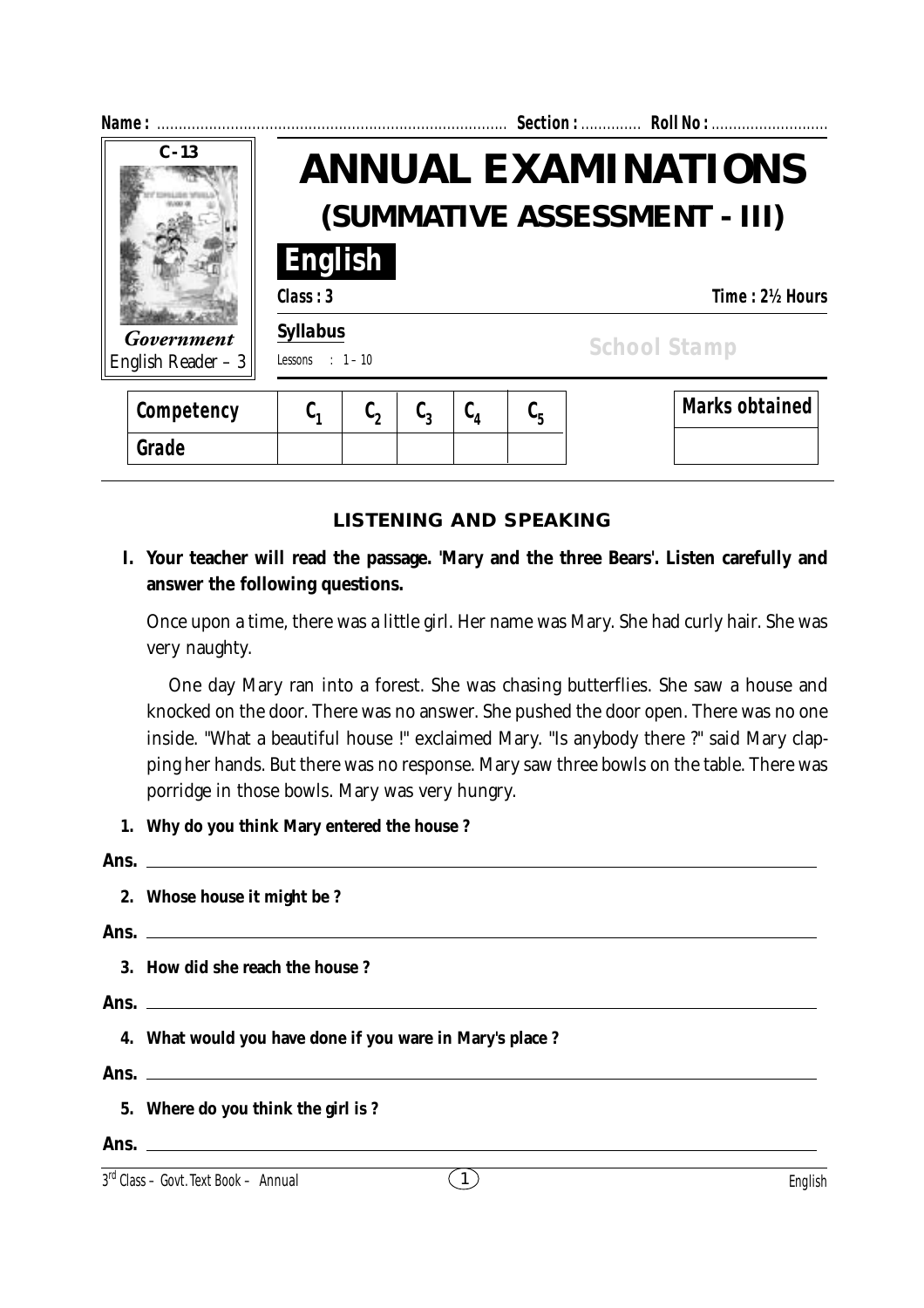|                        | What instructions will you give?                                                                                      |
|------------------------|-----------------------------------------------------------------------------------------------------------------------|
|                        | One has been given. Think of the others.                                                                              |
|                        | "Brush your teeth every day".                                                                                         |
|                        |                                                                                                                       |
|                        |                                                                                                                       |
|                        |                                                                                                                       |
|                        | <b>READING &amp; RESPONDING</b>                                                                                       |
|                        | I. Laxmi is on the train with her parents. She has many questions in her mind. She starts                             |
| talking to her father. |                                                                                                                       |
|                        | Complete the conversation between Laxmi and her father. Role play it.                                                 |
| Laxmi:                 | When will we reach Delhi, dad?                                                                                        |
| Father :               | <u> 1989 - John Stein, Amerikaansk politiker (</u>                                                                    |
| Laxmi<br>$\sim$ 1.     | 2 I am hungry.                                                                                                        |
|                        | II. You want to burst crackers with your friend. So you invite him to your house.                                     |
|                        | What would be the possible telephonic conversation between you and your friend?                                       |
|                        |                                                                                                                       |
|                        |                                                                                                                       |
|                        | Work in pairs and play the roles.                                                                                     |
| You                    | : Hello, Ravi. How are you celebrating Deepavali?                                                                     |
|                        |                                                                                                                       |
| You                    | <u> 1980 - Johann Barn, fransk politik fotograf (d. 1980)</u>                                                         |
|                        |                                                                                                                       |
| You                    | <u> 1989 - Johann Barn, mars ann an t-Amhain Aonaich an t-Aonaich an t-Aonaich an t-Aonaich an t-Aonaich an t-Aon</u> |
|                        | III. Answer the following questions.                                                                                  |
| $\bf{1}$               | Why did the squirrel join the animal school?                                                                          |
|                        |                                                                                                                       |
| Ans.                   | <u> 1980 - Johann Barbara, martxa alemaniar argametar a martxa a shekara a shekara a shekara a shekara a shekara</u>  |
|                        | ,我们也不会有什么。""我们的人,我们也不会有什么?""我们的人,我们也不会有什么?""我们的人,我们也不会有什么?""我们的人,我们也不会有什么?""我们的人                                      |

 $3<sup>rd</sup> Class - Govt. Text Book - Annual$  English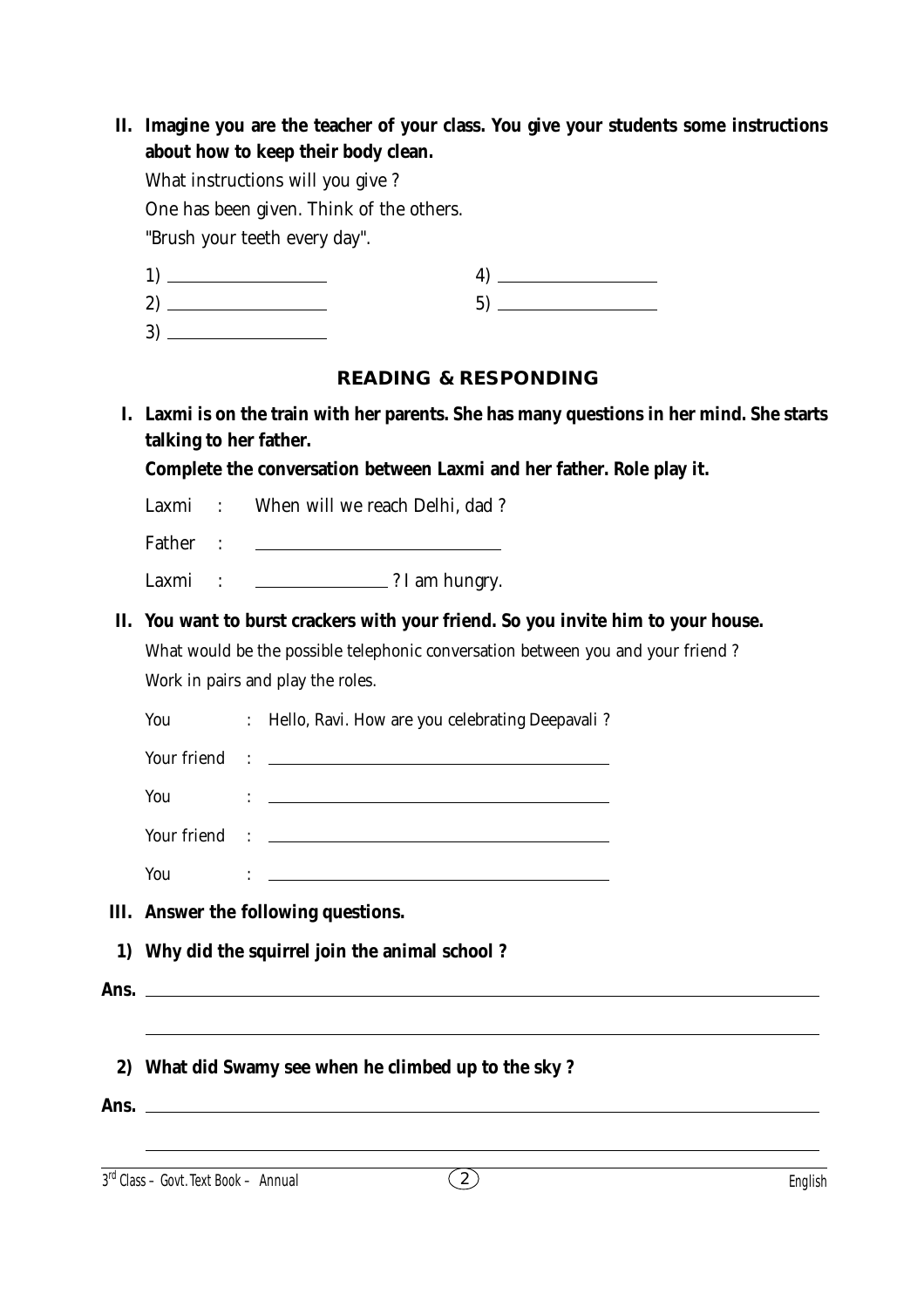| 3) Do you think the bears will follow Mary ? Why ? |  |  |  |  |  |
|----------------------------------------------------|--|--|--|--|--|
|                                                    |  |  |  |  |  |

**Ans.**

|  |  | 4) What lesson did Bajrang learn? |  |
|--|--|-----------------------------------|--|
|  |  |                                   |  |

**Ans.**

**5) Why did all the animals want to join the animal school ?**

**Ans.**

### **WRITING**

**I. Here is the Admission form of Mr. Rabbit White.**

# **Admission Form**

**Admission No. 0852**

| 1. Name           |  | : Rabbit White                                            |
|-------------------|--|-----------------------------------------------------------|
| 2. Age            |  | $\colon$ 8 years                                          |
| 3. Date of birth  |  | : 22.03.2004.                                             |
| 4. Father's name  |  | : Mr. Hare White                                          |
|                   |  | <b>5. Father's occupation :</b> Animal Doctor             |
| <b>6.</b> Address |  | : 25, Bushy Street, Jungle deep.                          |
|                   |  | <b>7. Brothers and sisters :</b> One brother (Tiny White) |
|                   |  | <b>8. Name of the school</b> : Model Animal School        |
| 9. Hobbies        |  | : Collecting leaves of different shapes.                  |

**Use the information given in the admission form of Mr. Rabbit White and write a few lines about him.**

3 3 rd Class – Govt. Text Book – **Annual** English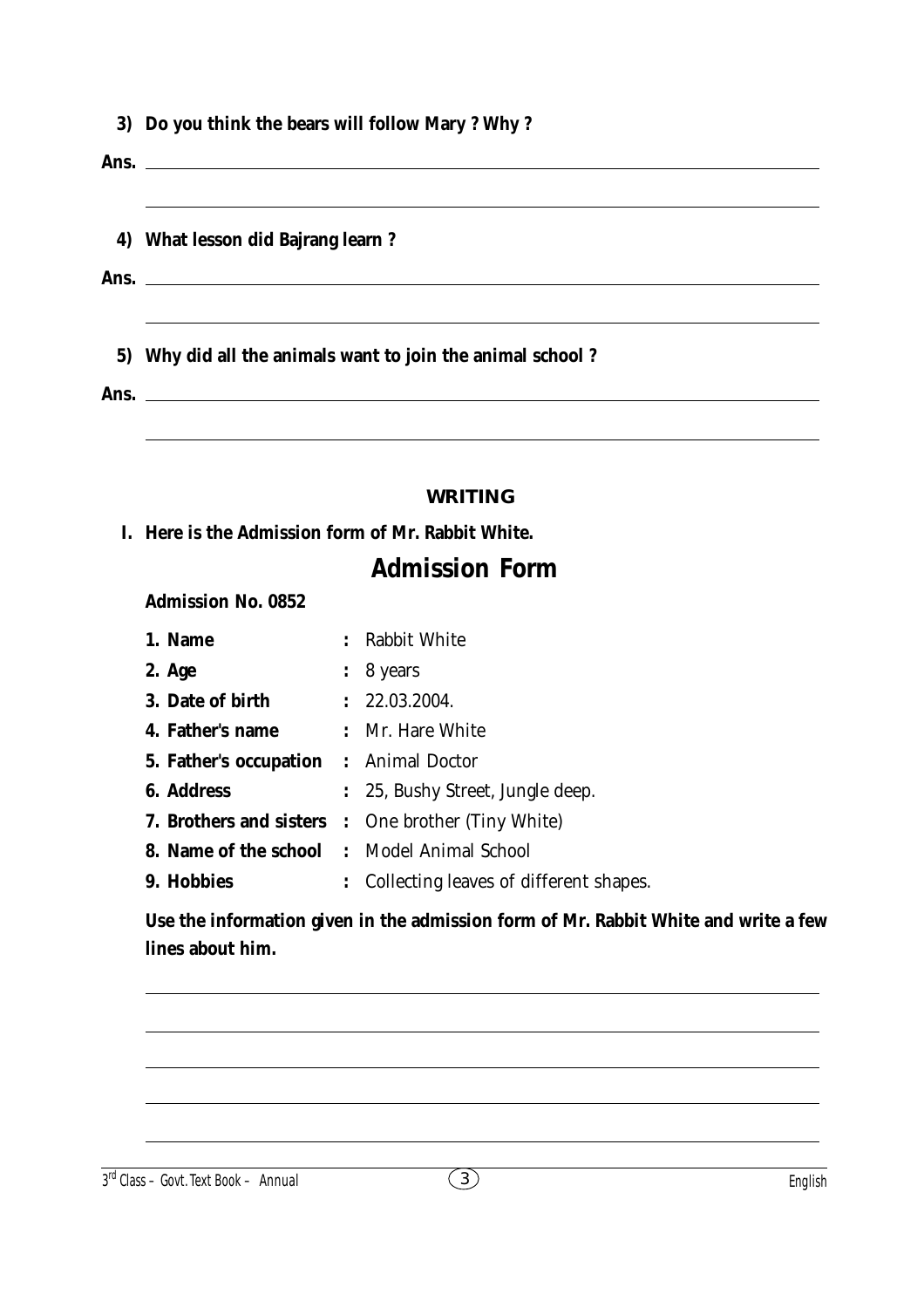**II. In olden days a person who ruled the Kingdom was called the 'King'. Do you know the words associated with 'Kingdom'. Write them.**



**III. Read the following poem.**

### **A) Run**

Away from the city

And into the sun

Out to the forest

Run ! Run ! Run !

Run in the rain drops

Run through the trees

Run little races

With each little breeze !

Run down the hillside

Run up the lane

Run through the meadow

Then run back again.

## **B) Add lines .....**

Away from the Bear's house

| Into the |  |
|----------|--|
|          |  |

| Out |  |  |  |
|-----|--|--|--|
|     |  |  |  |

Run !

 $3<sup>rd</sup> Class - Govt. Text Book - Annual$  English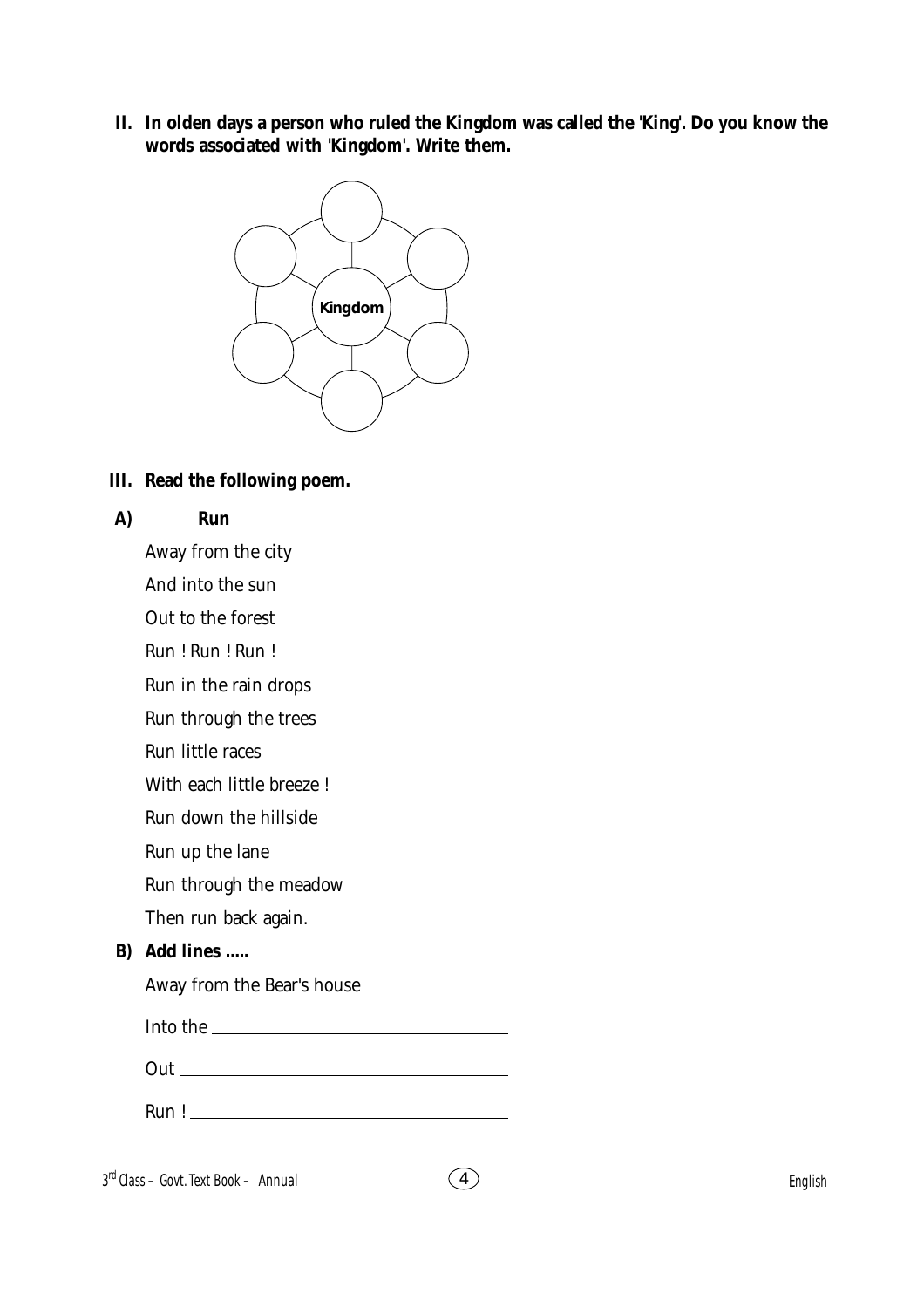## **VOCABULARY**

#### **I. Fill in the missing letters and find out the word.**

- 1. Gopal \_\_\_\_\_\_\_\_\_\_\_\_\_\_\_ for the well.  $\sqrt{\mathbf{A}}\times\mathbf{I}$
- 
- 3. Bajrang said he would not cheat
- 4. Bajrang was a
- 5. Bajrang came to Akbar's



#### **II. Write as many words as possible related to school.**



#### **GRAMMATICAL AWARENESS**

**I. When mother nature saw men throwing stones at a tree for fruit, she said, "oh my child!" pick out sentences / words from the story that end with exclamation mark (!) and write them here.**